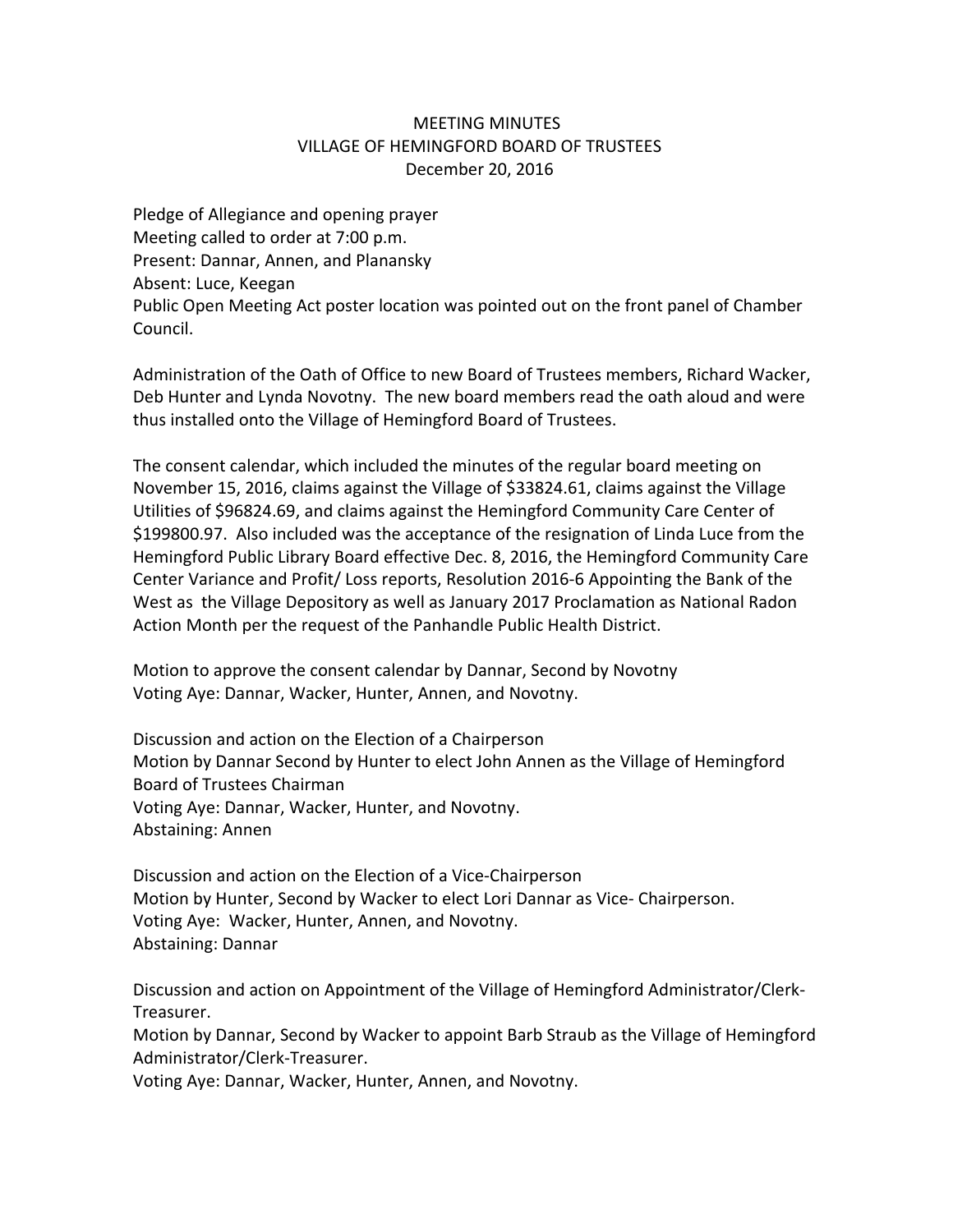Discussion and Action on the Appointment of the Village of Hemingford Marshall, (Chief of Police)

Motion by Novotny, Second by Hunter to appoint Dusty Bryner as the Village of Hemingford Marshall.

Voting Aye: Dannar, Wacker, Hunter, Annen, and Novotny.

Discussion and action on the Appointment of the Village of Hemingford Attorney, ( Simmons Olsen Law Firm)

Motion by Dannar, Second by Wacker to appoint the Simmons Olsen Law Firm as the Village of Hemingford Attorney.

Voting Aye: Dannar, Wacker, Hunter, Annen, and Novotny.

Discussion and action on the appointment for the Village of Hemingford Engineer, (MC Schaff)

Motion by Novotny, Second by Wacker to appoint Engineering Firm MC Schaff as the Village of Hemingford Engineer.

Voting Aye: Dannar, Wacker, Hunter, Annen, and Novotny.

Discussion and Action on the approval of Resolution 2016‐7 appointing a representative and alternate to the Solid Waste Agency of northwest Nebraska Board of Directors. Motion by Hunter Second by Novotny to appoint Richard Wacker as the representative to the Solid Waste Agency of Northwest Nebraska and Lori Dannar at the alternate representative.

Voting Aye: Dannar, Wacker, Hunter, Annen, and Novotny.

Discussion and Action on Resolution 2016‐8 Appointing a representative and alternate to the Public Alliance for Community Energy Board of Directors.

Motion by Hunter and Second by Wacker to appoint Lori Dannar as the Village representative to the Public Alliance for Community Energy Board of Directors with Lynda Novotny as the alternate.

Voting Aye: Dannar, Wacker, Hunter, Annen, and Novotny.

Discussion and Action on Resolution 2016‐9 appointing a representative and alternate to the Members Council of the Nebraska Municipal Power Pool.

Motion by Dannar, Second by Novotny to appoint Deb Hunter as the Village representative and Richard Wacker as the alternate to serve on the Nebraska Municipal Power Pool Members Council.

Voting Aye: Dannar, Wacker, Hunter, Annen, and Novotny.

Discussion and action on Resolution 2016‐10 for the appointment of Jeff Wolfe of MC Schaff & Associates as Street Superintendent.

Motion by Hunter , Second by Wacker to Appoint Jeff Wolfe of MC Schaff & Associates as Village of Hemingford Street Superintendent.

Voting Aye: Dannar, Wacker, Hunter, Annen, and Novotny.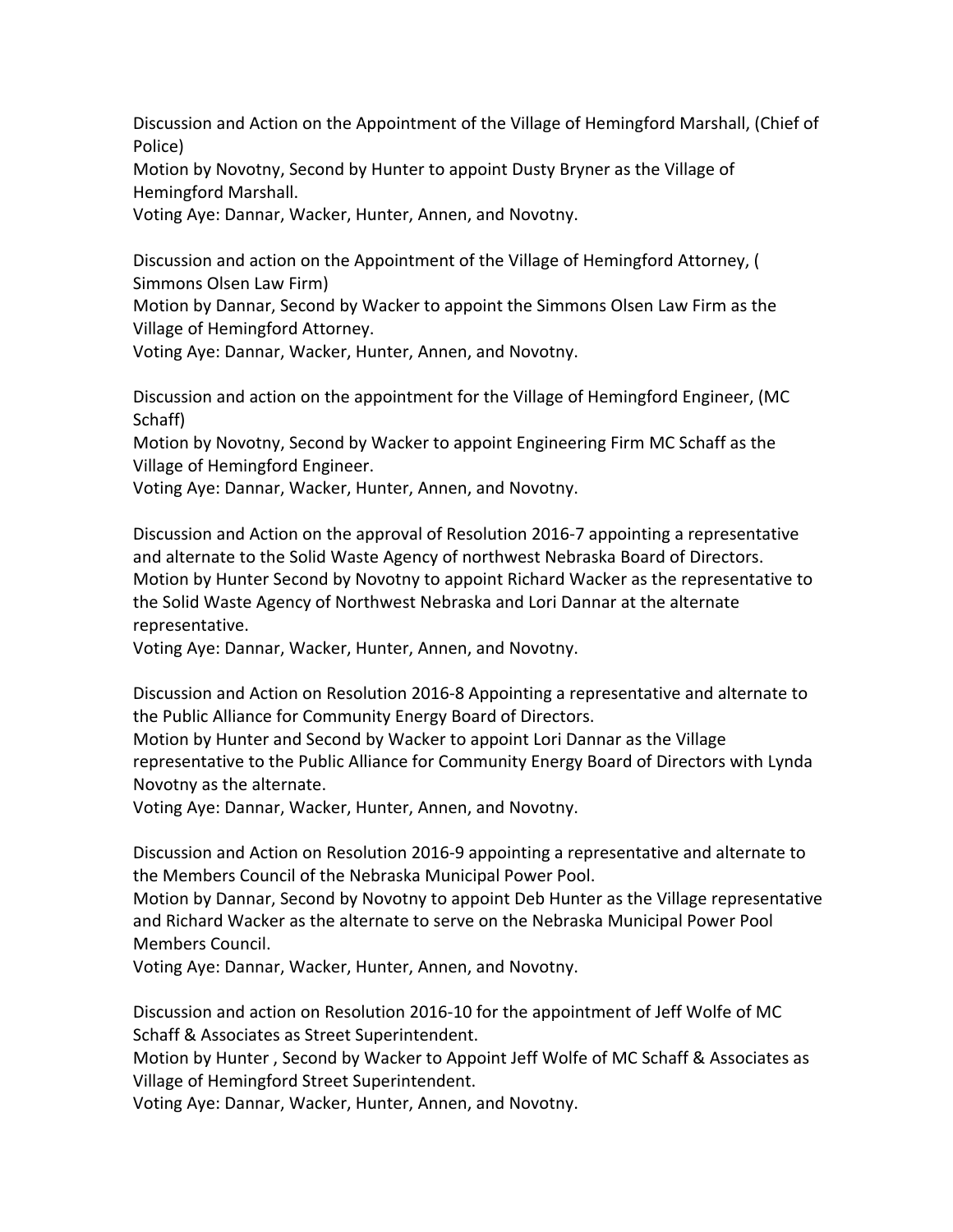Discussion and action on Resolution 2016‐11 regarding the use of Electronic Board Packets and Village issued Tablets. The monthly Board Meeting Packets beginning in January 2017 will be electronically transmitted for each board member.

Motion by Dannar, Second by Wacker to pass Resolution 2016‐11 for the use of Electronic Board Packets with Village of Hemingford issued tablets.

Voting Aye: Dannar, Wacker, Hunter, Annen, and Novotny.

Discussion and Action on Resolution 2016‐12 appointing a representative and alternate to the Box Butte Development Corporation Board of Directors.

Motion by Novotny, Second by Dannar to appoint Deb Hunter as the representative and Richard Wacker as the alternate to the Box Butte Development Corporation Board of Directors.

Voting Aye: Dannar, Wacker, Hunter, Annen, and Novotny.

Discussion and action on the reappointment of the Board of Health Members, consisting of the Chief of Police, the Village Board Chairperson, and the Director of Nursing at the Hemingford Community Care Center.

Motion by Novotny, Second by Hunter to reappoint the Chief of Police, the Village Board Chairperson and the Director of Nursing to the Village of Hemingford Board of Health. Voting Aye: Dannar, Wacker, Hunter, Annen, and Novotny.

Discussion and possible action approving the Request of the Village Administrator for Medical leave beginning on December 27, 2016 until medically released by her physician. Motion by Dannar, Second by Novotny to approve the Medical leave request of the Village Administrator beginning December 27, 2016 until such time as she is released by her physician to return to work. Vacation time of 23.44 hrs and Sick leave of 51.44 hrs will be used until gone and time off after that has been exhausted will be unpaid leave. Voting Aye: Dannar, Wacker, Hunter, Annen, and Novotny.

With the Village Administrator on Medical Leave the accounting firm of Gardner, Loutzenhiser, & Ryan as offered to prepare the year‐end payroll, W2 and 1099 forms. This service will be in addition the regular services provided by the firm. Motion by Wacker, Second by Hunter to accept the offer of Gardner, Loutzenhiser & Ryan to prepare the year‐end payroll, including the W‐2 and 1099 forms. Voting Aye: Dannar, Wacker, Hunter, Annen, and Novotny.

Discussion and possible action approving Christmas Bonuses for the Village employees in the form of Village of Hemingford Chamber Bucks Chairman Annen proposed that the Village of Hemingford approve Christmas Bonuses for the Full and Part time employees. After discussion the amount of \$125.00 for full time employees and \$75.00 for part time employees was agreed upon.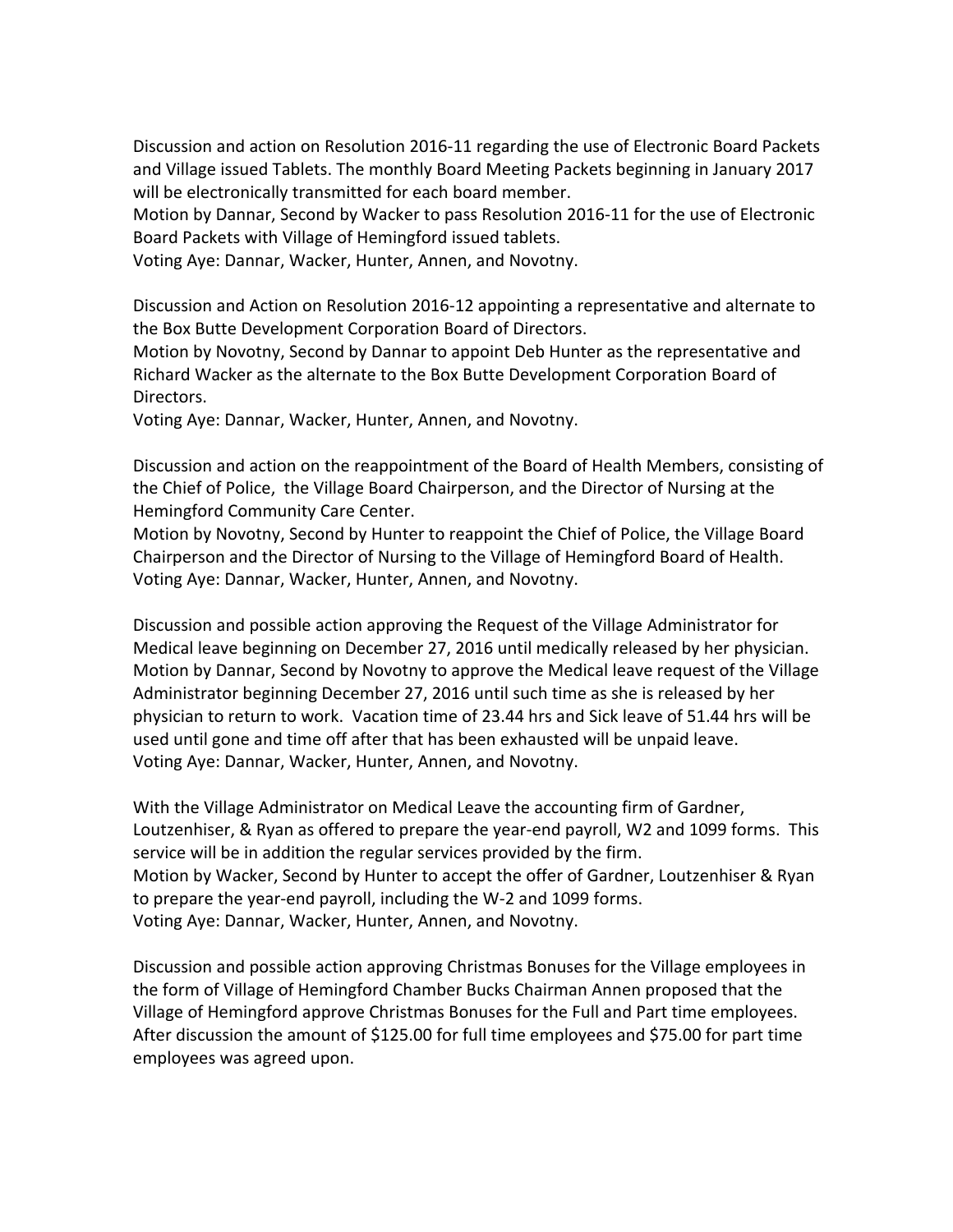Motion by Dannar, Second by Novotny to give the Village of Hemingford employees a Christmas Bonus of \$125.00 for full time employees and \$75.00 for part time employees in the form of Hemingford Chamber Bucks Voting Aye: Dannar, Wacker, Hunter, Annen, and Novotny.

2017 training request by the Village of Hemingford Water Operator, Mike Kesselring, on behalf of the Village water department.

No Action taken.

Motion to adjourn at 8:10pm by Dannar, Second by Wacker Voting Aye: Dannar, Wacker, Hunter, Annen, and Novotny.

| 20-Dec-16                                 | <b>VILLAGE</b>          |            |
|-------------------------------------------|-------------------------|------------|
| <b>ADAMSON AUTOMOTIVE</b>                 | <b>REPAIRS</b>          | \$1,013.94 |
| <b>AMERICAN LEGAL</b>                     | <b>SUP</b>              | \$216.67   |
| <b>BANKCARD</b>                           | <b>SUP</b>              | \$224.87   |
| <b>BARCO</b>                              | <b>SUP</b>              | \$105.28   |
| <b>BOMGAARS</b>                           | <b>SUP</b>              | \$88.31    |
| <b>BYTES COMPUTER</b>                     | <b>CONTRACT SERVICE</b> | \$75.97    |
| C.N.A. SURETY                             | <b>NOTARY BONDS</b>     | \$80.00    |
| <b>CARQUEST</b>                           | <b>REPAIRS</b>          | \$11.15    |
| <b>CASELLE</b>                            | <b>CONTRACT SERVICE</b> | \$336.33   |
| <b>COUNTRY WOMAN</b>                      | <b>SUBSCRIPTION</b>     | \$19.97    |
| <b>DOCUSHRED</b>                          | <b>CONTRACT SERVICE</b> | \$17.50    |
| <b>FARMERS COOP</b>                       | <b>SUP</b>              | \$46.47    |
| <b>GARDNER LOUTZENHISER &amp; RYAN PC</b> | <b>PRO FEES</b>         | \$2,210.77 |
| <b>HEMINGFORD COOP TELEPHONE</b>          | <b>PHONE</b>            | \$269.47   |
| <b>HTMC</b>                               | ADVERTISING             | \$146.34   |
| <b>HUSS AUTO</b>                          | <b>REPAIRS</b>          | \$346.77   |
| <b>JACKS HANDYMAN SERVICES</b>            | <b>CONTRACT LABOR</b>   | \$350.00   |
| KAAQ-FM                                   | <b>ADVERTISING</b>      | \$80.00    |
| <b>LEXISNEXIS</b>                         | <b>SUP</b>              | \$77.13    |
| <b>MC SCHAFF</b>                          | <b>PRO FEES</b>         | \$485.00   |
| <b>MC SCHAFF</b>                          | <b>PRO FEES</b>         | \$27.27    |
| <b>MIDWEST FARM SERVICE</b>               | <b>SUP</b>              | \$22.99    |
| <b>MOBIUS</b>                             | <b>INTERNET</b>         | \$25.00    |
| NATIONAL GEOGRAPHIC                       | <b>SUP</b>              | \$13.90    |
| <b>NTO</b>                                | <b>SUP</b>              | \$13.00    |
| <b>PURCHASE POWER</b>                     | <b>POSTAGE</b>          | \$211.69   |
| <b>RABENS MARKET</b>                      | <b>SUP</b>              | \$10.96    |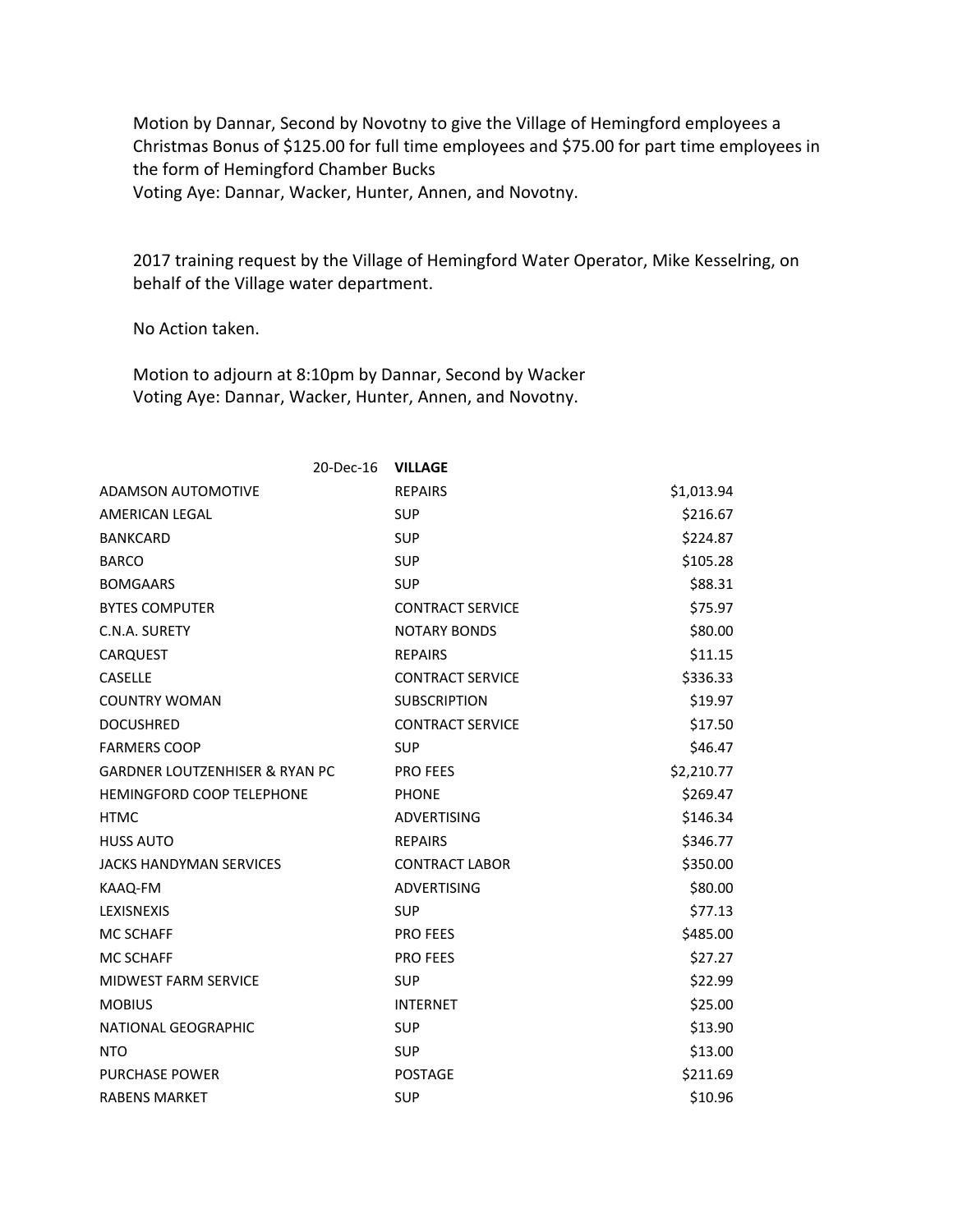| 20-Dec-16                     | <b>UTILITIES</b>      |             |
|-------------------------------|-----------------------|-------------|
|                               |                       | \$33,824.61 |
| <b>PAYROLL 12/08/16</b>       | <b>PAYROLL</b>        | \$11,645.96 |
| <b>PAYROLL 11/23/16</b>       | <b>PAYROLL</b>        | \$12,470.87 |
| <b>WOMANSDAY</b>              | <b>SUBSCRIPTION</b>   | \$8.00      |
| <b>WESTCO</b>                 | GAS                   | \$607.67    |
| <b>WALMART</b>                | <b>BANK FEES</b>      | \$28.97     |
| <b>VIAERO</b>                 | <b>CELL PHONES</b>    | \$194.70    |
| THE OPRAH MAG                 | <b>SUBSCRIPTION</b>   | \$19.97     |
| THE LEDGER                    | <b>ADVERTISING</b>    | \$84.97     |
| <b>SUSIE CHEEK</b>            | <b>CONTRACT LABOR</b> | \$83.34     |
| <b>STURDEVANTS AUTO PARTS</b> | <b>REPAIRS</b>        | \$241.33    |
| STERLING COMPUTER PRODUCTS    | <b>SUP</b>            | \$68.76     |
| SIMMONS OLSEN LAW FIRM PC     | <b>PRO FEES</b>       | \$1,796.44  |
| <b>ROAN RIVER RETAIL</b>      | <b>SUP</b>            | \$31.90     |
| <b>READERS DIGEST</b>         | <b>SUBSCRIPTION</b>   | \$14.98     |

| <b>AMERICAN LEGAL</b>                     | <b>SUP</b>              | \$433.33    |
|-------------------------------------------|-------------------------|-------------|
| BAER, WILLIAM                             | <b>SUP</b>              | \$150.00    |
| <b>BANKCARD</b>                           | <b>SUP</b>              | \$753.01    |
| <b>BLACK HILLS ENERGY</b>                 | <b>HEAT</b>             | \$389.62    |
| <b>BYTES COMPUTER</b>                     | <b>CONTRACT SERVICE</b> | \$151.93    |
| <b>CASELLE</b>                            | <b>CONTRACT SERVICE</b> | \$672.67    |
| <b>CRESCENT ELECTRIC</b>                  | <b>TOOLS</b>            | \$1,206.21  |
| <b>DHHS</b>                               | <b>WATER SAMPLES</b>    | \$713.00    |
| <b>DOCUSHRED</b>                          | <b>CONTRACT SERVICE</b> | \$35.00     |
| <b>FARMERS COOP</b>                       | <b>SUP</b>              | \$116.46    |
| <b>GARDNER LOUTZENHISER &amp; RYAN PC</b> | <b>PRO FEES</b>         | \$4,421.53  |
| H&H                                       | <b>TRASH HAULING</b>    | \$4,267.24  |
| <b>HILL TOP ELLECTRIC</b>                 | <b>SUP</b>              | \$328.91    |
| <b>HTMC</b>                               | <b>ADVERTISING</b>      | \$292.66    |
| <b>HUSS AUTO</b>                          | <b>REPAIRS</b>          | \$90.54     |
| <b>JOHN DEERE</b>                         | <b>SUP</b>              | \$58.25     |
| KAAQ-FM                                   | <b>ADVERTISING</b>      | \$160.00    |
| <b>KRIZ DAVIS</b>                         | <b>SUP</b>              | \$501.82    |
| <b>MC SCHAFF</b>                          | <b>PRO FEES</b>         | \$54.53     |
| MIKE KESSELRING                           | <b>CONTRACT LABOR</b>   | \$990.00    |
| <b>NPPD</b>                               | PURCHASED POWER         | \$52,769.23 |
| <b>NTO</b>                                | <b>SUP</b>              | \$25.99     |
| <b>ONE CALL</b>                           | <b>CONTRACT SERVICE</b> | \$4.53      |
| <b>PURCHASE POWER</b>                     | <b>POSTAGE</b>          | \$423.37    |
|                                           |                         |             |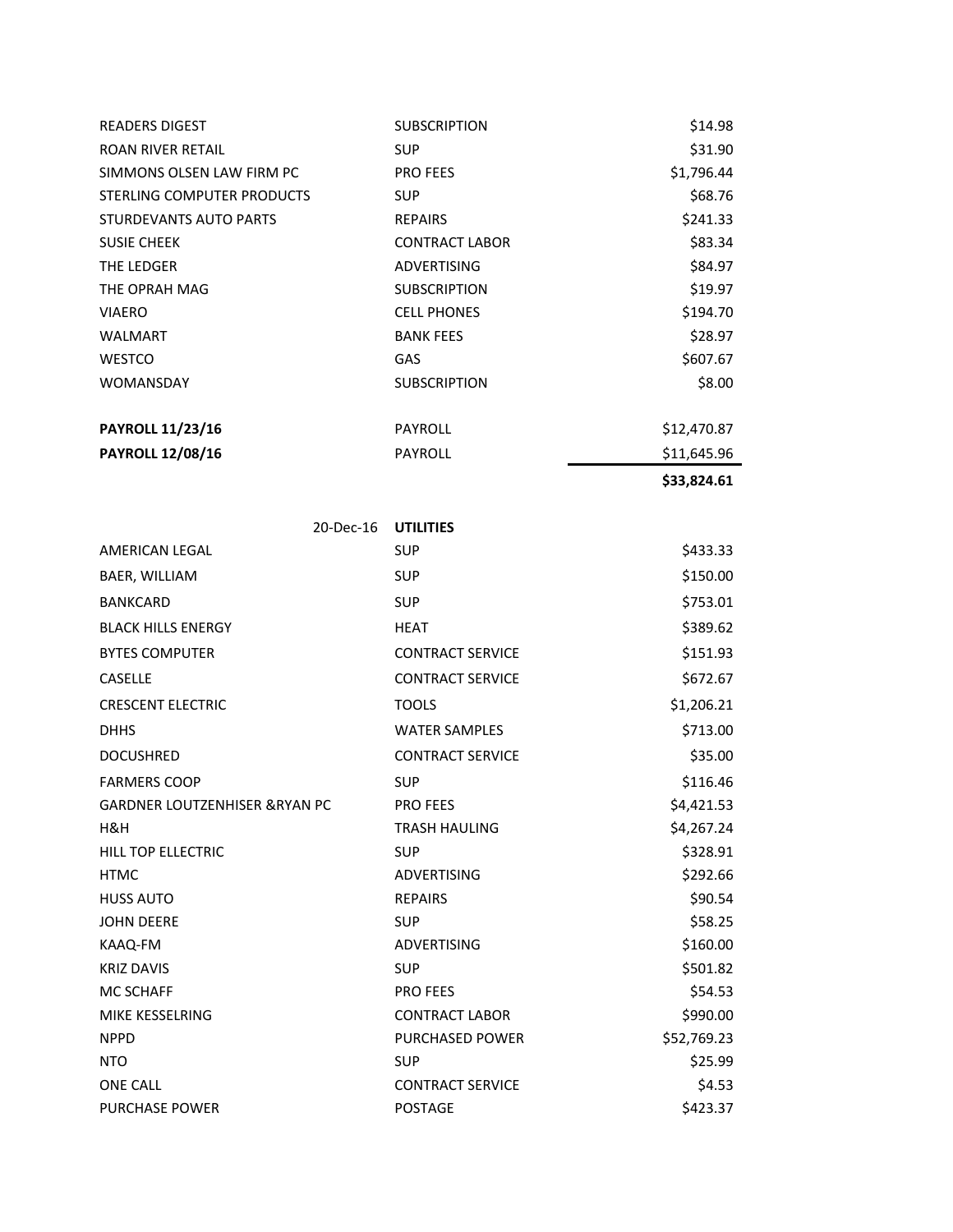| <b>RABENS MARKET</b>          | <b>SUP</b>               |    | \$53.05     |
|-------------------------------|--------------------------|----|-------------|
| ROAN RIVER RETAIL             | <b>SUP</b>               |    | \$95.46     |
| <b>SOLUTIONS EAP</b>          | <b>CONTRACT SERVICE</b>  |    | \$73.70     |
| STURDEVANT AUTO PARTS         | <b>REPAIRS</b>           |    | \$482.65    |
| <b>SUSIE CHEEK</b>            | <b>CONTRACT LABOR</b>    |    | \$166.66    |
| SWANN                         | <b>TRASH DISPOSAL</b>    |    | \$5,969.30  |
| <b>TEREX</b>                  | <b>REPAIRS</b>           |    | \$605.61    |
| THE LEDGER                    | ADVERTISING              |    | \$169.93    |
| <b>VIAERO</b>                 | <b>CELL PHONES</b>       |    | \$226.94    |
| <b>WESCO RECEIVABLES CORP</b> | <b>SUP</b>               |    | \$16.05     |
| <b>WESTCO</b>                 | GAS                      |    | \$328.32    |
| PAY ROLL 11/23/16             | PAYROLL                  |    | \$10,124.57 |
| PAYROLL 12/08/16              | PAYROLL                  |    | \$9,502.62  |
|                               |                          |    | \$96,824.69 |
| <b>HCCC Claims</b>            | 12/20/2016               |    |             |
| Aflac                         | <b>Benefits</b>          | \$ | 427.06      |
| Allied Insurance              | Insurance                | \$ | 1,961.67    |
| <b>Bank Card Center</b>       | <b>Supplies</b>          | \$ | 672.25      |
| <b>Bolek Bilt</b>             | Contract Labor           | \$ | 680.00      |
| <b>Bloedorn Lumber</b>        | <b>Supplies</b>          | \$ | 152.41      |
| <b>Blue Stauta</b>            | Software                 | \$ | 512.00      |
| <b>Bluffs Sanitary Supply</b> | <b>Supplies</b>          | \$ | 1,135.91    |
| <b>Buds Pest Control</b>      | Service Contract         | \$ | 44.00       |
| <b>Briggs</b>                 | <b>Supplies</b>          | \$ | 8.91        |
| Dave Randolph                 | Consultant               | \$ | 300.00      |
| Daves Pharmacy                | <b>Resident Supplies</b> | \$ | 187.03      |
| David Johnson                 | Professional Fee         | \$ | 350.00      |
| Dish Network                  | Cable                    | \$ | 288.27      |
| <b>IRS</b>                    | Payroll Taxes            | \$ | 516.78      |
| Ecolab                        | <b>Supplies</b>          | \$ | 736.72      |
| Harris Sales                  | Food                     | \$ | 321.05      |
| <b>HCIS</b>                   | Dues and Subs            | \$ | 80.00       |
| Hemingford Telephone          | Telephone                | \$ | 703.95      |
| <b>Hemingford Utilities</b>   | <b>Utilities</b>         | \$ | 2,155.64    |
| <b>Ideal Linen</b>            | Service Contract         | \$ | 85.56       |
| Nebraska Red Cloud News       | Marketing                | \$ | 45.00       |
| Karen Johnson                 | Consultant               |    | 500.00      |
| McKesson                      | <b>Resident Supplies</b> |    | 3,191.50    |
| Nebraska Total Office         | <b>Supplies</b>          | \$ | 2,538.12    |